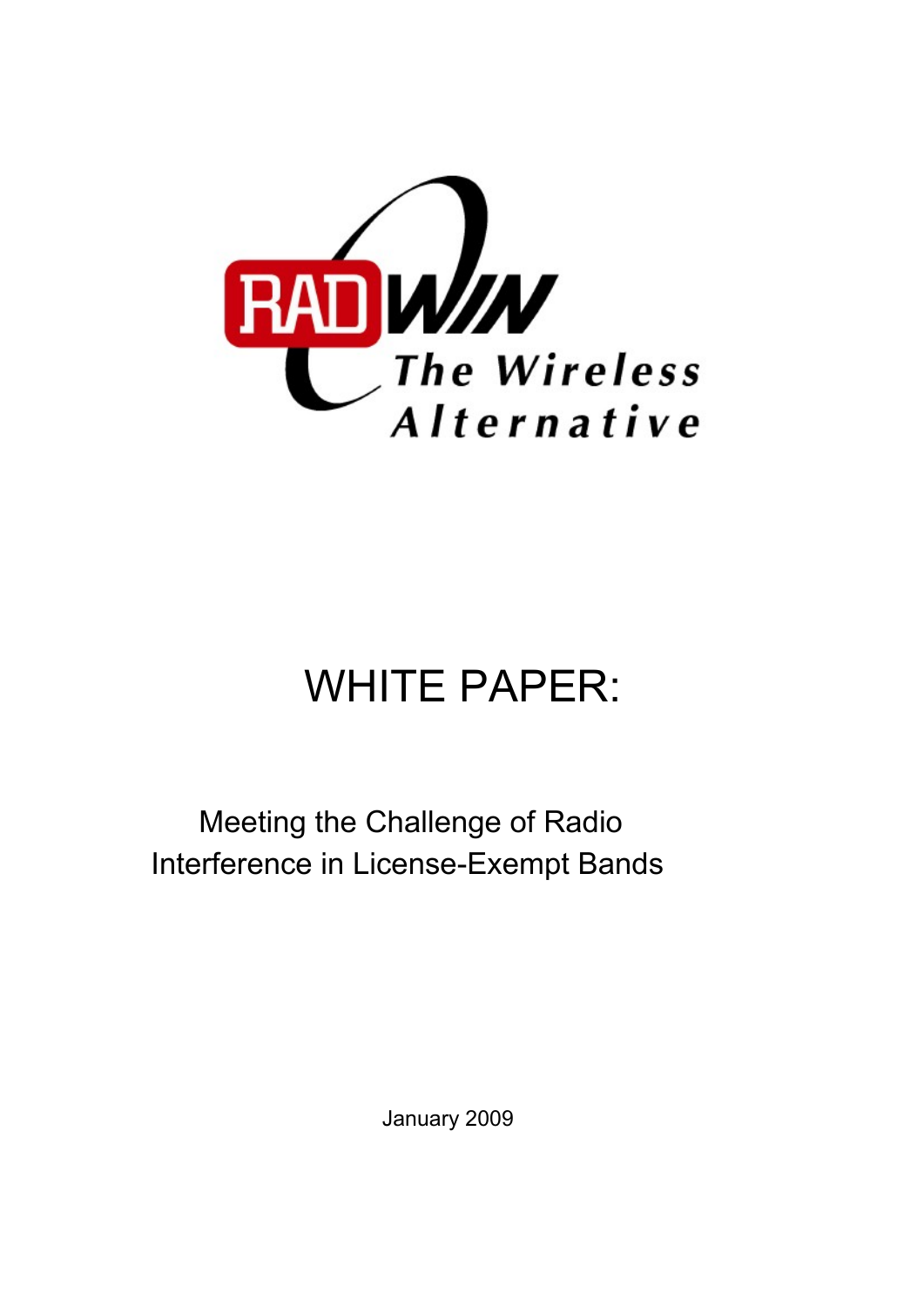

## I. Introduction

Interference – A Challenge for Wireless Communications in License-Exempt Bands

With increasing numbers of service providers opting to use license-exempt radio frequency (RF) bands, the need to understand methods for overcoming the challenge of interference - and selecting solutions that implement such methods effectively - is critical.

This white paper addresses the issue of interference in license-exempt bands and a number of approaches for its control and mitigation, with a focus on the product design elements necessary for delivering carrier-grade performance. By using products conceived specifically for delivering reliable service in license-exempt bands, service providers can overcome the challenge and deliver reliable services to their customers.

## II. The Challenge of License-Exempt Deployments

Increasingly, service providers and system integrators are taking advantage of the benefits of license-exempt bands, both for situations where it is more cost effective and for areas where using these bands is the only viable solution. While licenseexempt bands do offer the ability to deploy quickly and affordably, many environments have become crowded and services are sometimes affected by interference. Carriers must be certain that the systems they deploy can provide reliable service in such challenging environments and use deployment strategies that allow for co-existence with similar systems operating within the same geographical area.

While some sources of interference may be mitigated during installation and configuration on the day of deployment (via manual selection of the "best" channel at the time), new sources of interference may start to transmit at any time during the life of the product that may render unacceptable service. In license-exempt bands, sources of interference may include consumer and industrial products such as radio equipment, remote control units, motion sensors in security systems, radar installations and various RF devices. To deliver consistent service, carriers must employ a combination of intelligent planning and equipment that uses robust techniques for mitigating interference.

#### Meeting the Challenge – the RADWIN Solution

RADWIN's WinLink™ 1000 Family of high capacity carrier class radio systems has been designed to overcome the challenge of interference in license-exempt bands. By implementing advanced mechanisms and patented technologies, the WinLink 1000 is capable of relaying high bandwidth traffic in interference-laden environments with carrier-grade performance.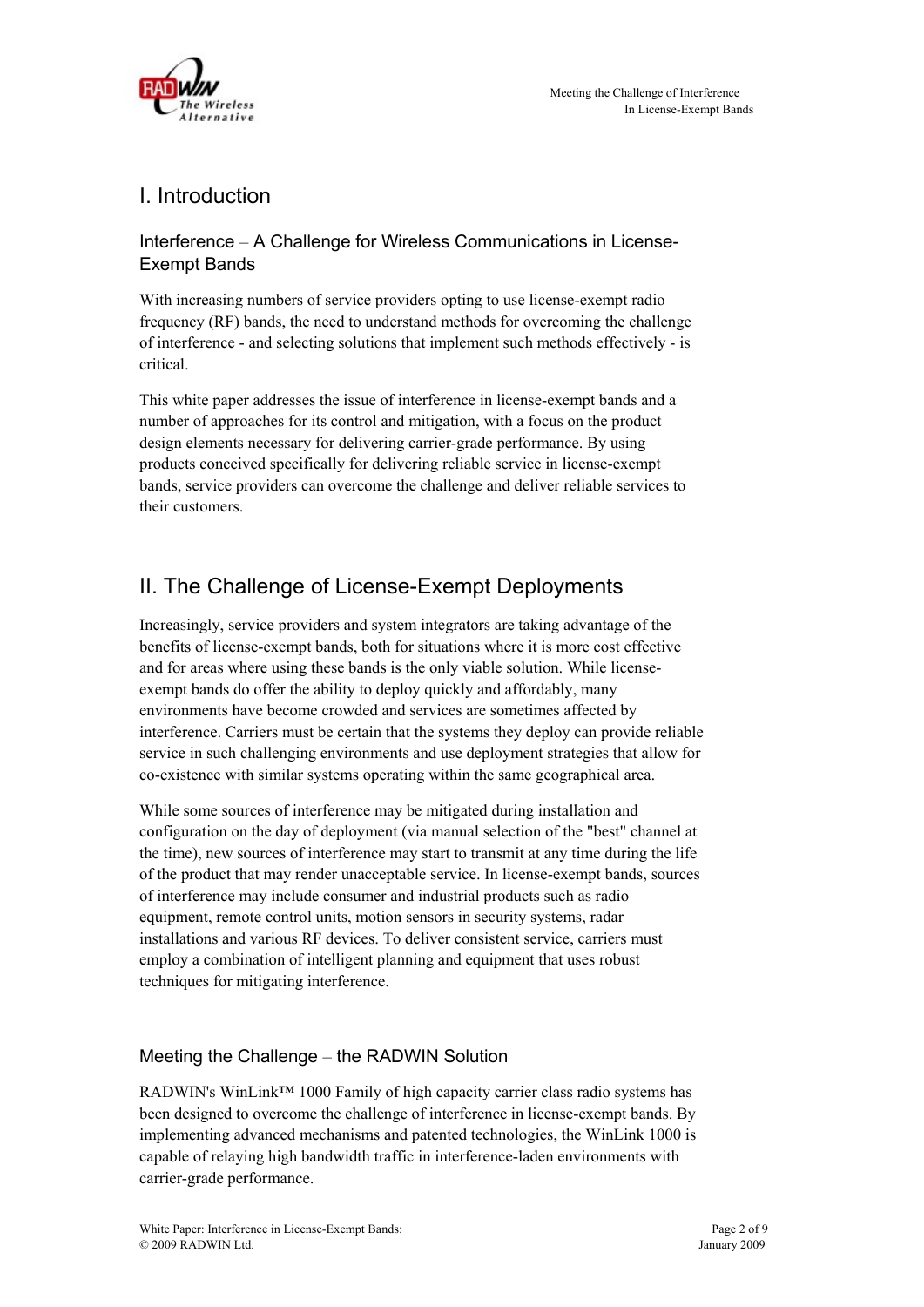

## III. Provisioning Carrier Grade Service in License-Exempt Bands

At the core of the RADWIN WinLink 1000 system is a proprietary air interface protocol that enables carrier-class wireless TDM and Ethernet services in licenseexempt bands.

To ensure high quality and reliable delivery of these services, the WinLink 1000 employs several mechanisms that work together to mitigate interference:

- 1. Automatic Channel Selection (ACS)
- 2. Automatic Adaptive Rate
- 3. Configurable Channel Bandwidth
- 4. Forward Error Correction (FEC)
- 5. Advanced Automatic Repeat Request (ARQ) Mechanism
- 6. Non-interrupted transmission
- 7. Hub Site Synchronization
- 8. Directional Antenna
- 9. Orthogonal Frequency Division Multiplexing (OFDM)

#### Mechanism 1: Automatic Channel Selection (ACS)

Automatic Channel Selection (ACS) is a mechanism by which the system ensures that transmission is performed in the best channel. ACS responds to interference by monitoring the available radio channels and then dynamically selecting a channel which is suitable for transmission at that time.

Once a channel is being used, the WinLink 1000 monitors that the service is being provided at acceptable quality. The threshold according to which a channel switch is performed is determined according to specific criteria, including the provisioned services, their required bandwidth and the level of interference.

Automatic Channel Selection is a key element for providing robustness in licenseexempts bands. In particular, the "always on" nature of ACS is critical for mitigating the dynamic, non-deterministic interference common to these bands.

#### Mechanism 2: Automatic Adaptive Rate

Automatic Adaptive Rate is a method of dynamically adapting the transmitted rate by changing both the signal modulation and coding. Automatic Adaptive Rate optimizes the data throughput according to interference conditions, to optimize data throughput while maintaining the service quality.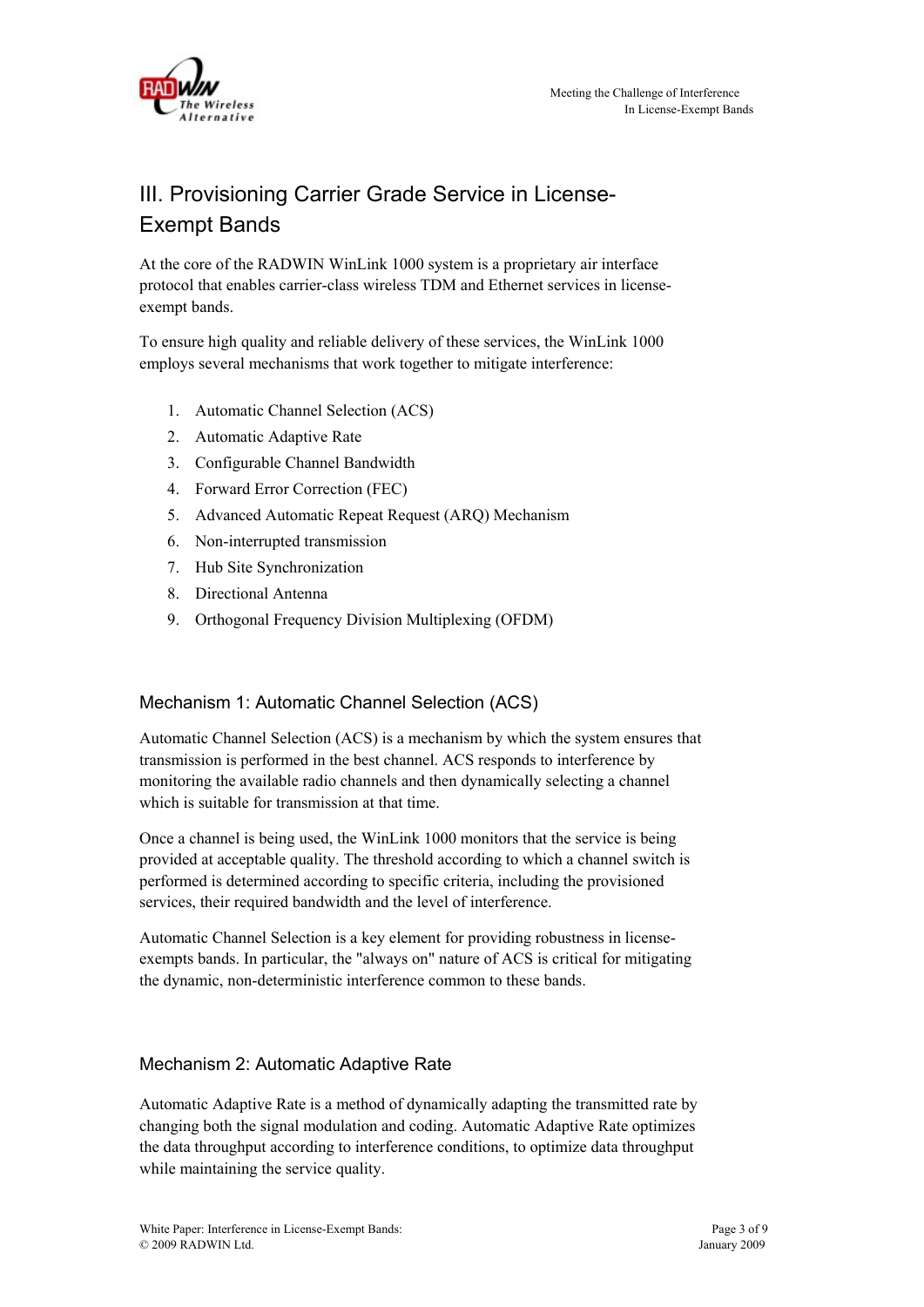

When increased interference is detected, which could affect the quality of the link, the air interface rate is instantaneously modified to the most suitable rate. This decreases the Ethernet throughput temporarily while ensuring that TDM and Ethernet traffic is maintained, and that the link stays up. As the WinLink 1000 delivers both TDM and Ethernet traffic, the Ethernet throughput is reduced first so as not to affect TDM service. In addition, the overall effect of the automatic adaptive rate feature is increased quality of both TDM and Ethernet traffic, since retransmissions of failed packets are performed at lower rates, and therefore less susceptible to interference.

Whenever a change in rate reduction is necessary, both (a) the maximum available allowable rate is maintained and (b) the system returns to the highest possible rate as quickly as possible. This fast adaptation process does not affect services. Also, this mechanism always ensures the highest throughput possible according the current physical conditions.

The following example provides insight to how the mechanism works:

- A full duplex Ethernet service is transmitting at an air interface rate of 24 Mbps (16QAM Modulation).
- Current radio conditions induce an average PER of 1%.
- The resulting net symmetrical Ethernet throughput is 8.5 Mbps.
- While maintaining transmission at the 24 Mbps air interface, the relatively low error rate causes the system to probe a new rate at 36 Mbps.
- Under the current radio conditions, the 36 Mbps air interface rate experiences a PER of 10%, yielding an expected symmetrical net throughput of 11.9 Mbps.
- The link calculates the net difference of throughput and decides on the optimal rate<sub>1</sub>. In this case, (1-PER) x (Air Interface) =  $11.9$  Mbps, which is greater than the lower rate (8.5 Mbps). Therefore the link switches the air interface to transmit at the higher rate, despite the higher PER.

formula:  $N_R = (1 - P_R) \times T_R$ .

The result:

 $P_{36} = 10\%, P_{24} = 1\%$ 

$$
If T_{36} = 13 \frac{Mb}{s}, T_{24} = 8.6 \frac{Mb}{s}
$$

The system optimizes the throughput by constantly checking if  $N_{R+1}$  >N R.

More generally, the feature operates according to the following rules:

Let PR be the Packet Error Rate of Rate R

Let  $\mathsf{Tr}\,$  be the theoretical symmetrical Ethernet throughout of Rate R under optimal conditions

Let  $N$  R be the actual symmetrical throughput for Rate R.

N R as a function of the packet error rate (PER) is calculated according to the following

The system calculates the actual net throughput ( $N \nvert R$ ) for the set of available rates dynamically by probing different rates and selects the highest throughput. This sophisticated process is performed without affecting services.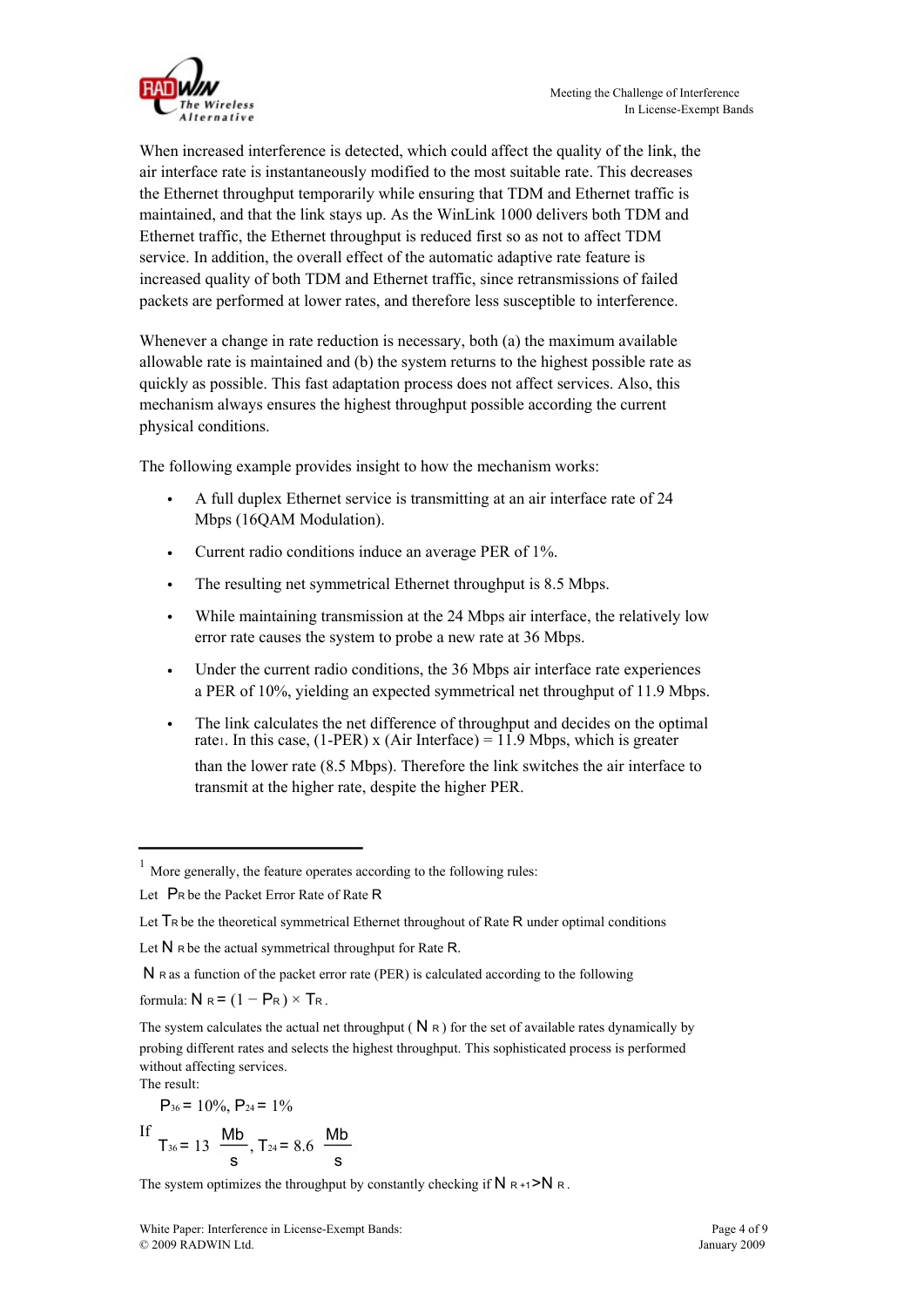

For TDM traffic, there is an additional mechanism that ensures the TDM quality is not affected by packet errors. The system constantly evaluates the PER of the lower and higher rates. If there is an error in the transmission of one or more TDM packets, the air interface rate is immediately lowered to the maximum acceptable PER air interface rate to retransmit the error packets. After all error packets have been transmitted successfully, the link returns to the higher rate. This entire process occurs in a matter of milliseconds and does not compromise the integrity or synchronization of the TDM traffic.

#### Mechanism 3: Configurable Channel Bandwidth

The WinLink 1000 enables users to select their desired channel bandwidth of 5 MHz, 10 MHz or 20 MHz. This flexibility enables the user to choose between higher channel bandwidth with relatively large spectrum footprint and lower channel bandwidth with narrow spectrum usage. In crowded environments, where interference-free spectrum is rare, the ability to configure the channel bandwidth is important for enabling optimization of the license-exempt frequency band.

#### Mechanism 4: Advanced Forward Error Correction (FEC)

Forward Error Correction (FEC) is a mechanism of error control for data transmission, whereby the sender adds redundant data to its messages which allows the receiver to detect and correct errors upon reception of the transmitted data. The advantage of forward error correction is that retransmission of data can often be avoided, at the cost of higher bandwidth requirements on average, and is therefore applied in situations where retransmissions are relatively costly or impossible.

RADWIN uses a Forward Error Correction technique that is optimized for the interference conditions prevalent in license-exempt bands. With very low overhead and algorithms specifically designed for the varying conditions of license-exempt frequency bands, the FEC mechanism used by RADWIN's products helps to ensure fast, robust and error-free communications.

#### Mechanism 5: Automatic Repeat Request (ARQ) Mechanism

RF interference can damage transmissions, resulting in corrupted data at the destination site. Without an intelligent method for detecting and resending corrupted or missing data, service can be significantly degraded, and, in some extreme cases, be halted entirely.

Automatic Repeat reQuest (ARQ) is a common protocol for error control in data transmission. When the receiver detects an error in a packet, it automatically requests the transmitter to resend the packet. This process is repeated until the transmission is error free or the error continues beyond a predetermined number of transmissions.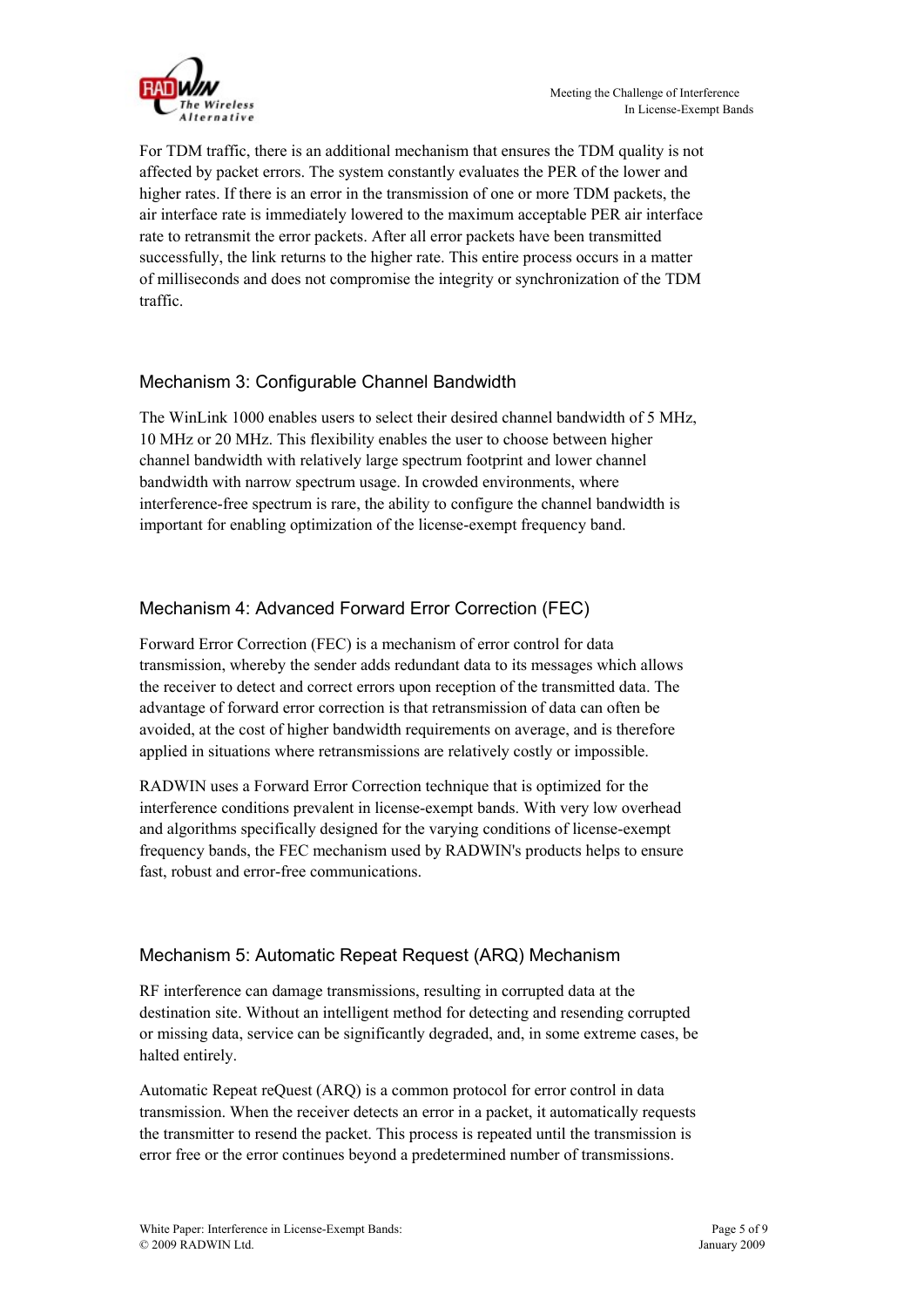

There are several commonly used ARQ methods. However, for license-exempt wireless communications, many ARQ implementations are too slow for time-critical traffic such as TDM. Particularly, in interference-laden environments, most ARQ methods are too inefficient to ensure transmission of all data within acceptable latency levels.

The WinLink 1000 ensures error-free service by using a patented, incomparably quick ARQ mechanism that ensures super-fast retransmission of errant data. This ARQ mechanism performs advanced error handling at the physical layer instead of at higher levels such as the TCP layer, resulting in much lower overhead than other ARQ methods. In many cases, the repeat transmission is initiated without having to wait for a request from the remote unit.

Furthermore, the system minimizes either the latency or the error rate to optimize performance for the type of services being delivered. For example, for TDM service, the ARQ mechanism assigns higher priority to the TDM retransmissions, thus ensuring flawless TDM data flow.

The result is real-time, extremely low-error TDM service that meets ITU standards for TDM transmission: end-to-end constant bit rate, jitter & wander, etc. RADWIN's unique ARQ mechanism is globally proven - in the thousands of deployed WinLink 1000 links that provide carrier-class TDM traffic in license-exempt bands today.

#### Mechanism 6: Non-interrupted Transmission

A particularly important design element in the WinLink 1000 interference mitigation strategy is a non-interrupted transmission service. Even when encountering significant levels of interference, the WinLink™ 1000 maintains the transmission and link stability.

In many wireless communication solutions, such as 802.11-based systems, interference in a channel causes the radio to halt transmission until the channel qualifies for transmission again. Obviously, this method of dealing with interference is not suitable for time-critical traffic such as TDM streams or carrier Ethernet.

The unique air interface protocol of the WinLink 1000 is designed to continue transmission, even when encountering interference. Combined with the other mechanisms used to mitigate interference, non-stop high quality communication is delivered even in the harshest conditions.

#### Mechanism 7: Hub Site Synchronization

Radios using the Time Division Duplex method can experience interference from other radios located at the same site if they are transmitting and receiving according to different time patterns.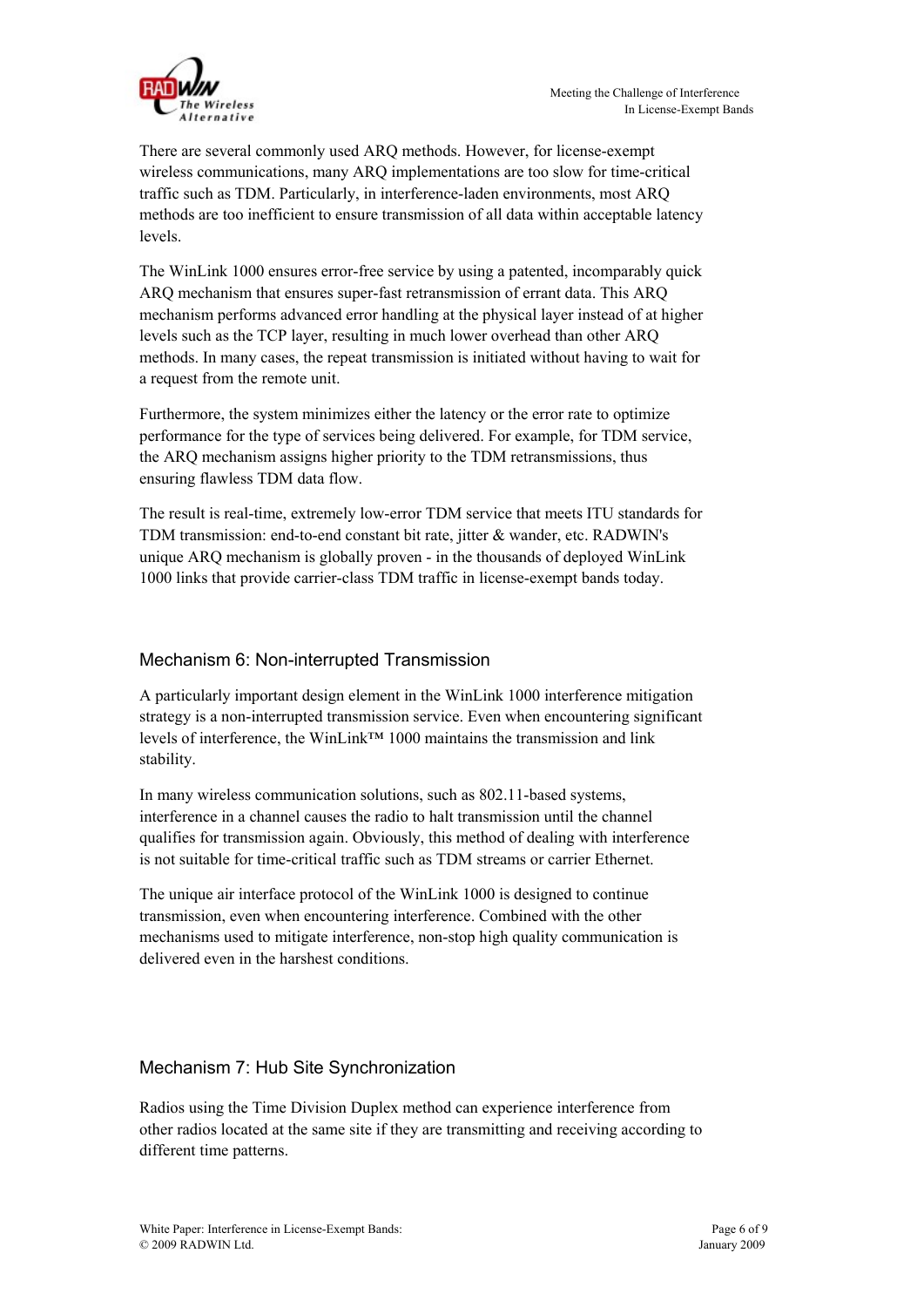

Meeting the Challenge of Interference In License-Exempt Bands

Let's look at an example of how such interference can be created. Two radio antennas, Radio #1 and Radio #2, are installed on the same tower. Radio #1 is transmitting data to its remote transceiver. At the same time, Radio #2 is receiving data from its remote transceiver. This simultaneous, or near-simultaneous, signal transmission and signal receipt at the same location creates significant interference.



To remedy this possible source of interference, RADWIN has developed a method to synchronize the transmission pulses of all collocated WinLink 1000 systems.

Using an external cable connected to all collocated WinLink 1000 radios, a pulse is sent to each radio that synchronizes its transmission with the others.

This pulse synchronization ensures that the transmission of packets occurs at the same time for all collocated units. This synchronized transmission also results in all of the hub units receiving data at the same time, eliminating the possibility of interference that could result if some units transmit while other units at the same



location receive. This functionality allows for the installation of up to eight collocated units on the same mast.

### Mechanism 8: Orthogonal Frequency Division Multiplexing (OFDM)

Orthogonal Frequency Division Multiplexing (OFDM) is a modulation technique for effective transmission of large amounts of digital data over a radio link. OFDM is widely considered to be the most suitable method for radio transmission, based on inherent characteristics such as low overhead, low latency and high resiliency to interference. Selected by standards organizations and leading telecommunications providers, OFDM is the technology of choice for terrestrial radio communications that require high efficiency in difficult environments.

Based on the concept of redundant transmission, OFDM works by splitting the radio signal into multiple, smaller sub-signals that are then transmitted simultaneously at different frequencies to the receiver.

By replicating the content signal using multiple narrowband sub-carriers to repeat transmissions over time, OFDM works to ensure that complete content arrives at the transmission destination. This technique is especially effective for protecting against the effects of multipath fading deriving from the cancellation of carriers under heavy interference conditions. When a system employing OFDM encounters RF interference, it recovers the affected signal from duplicate carriers that were not affected by the interference.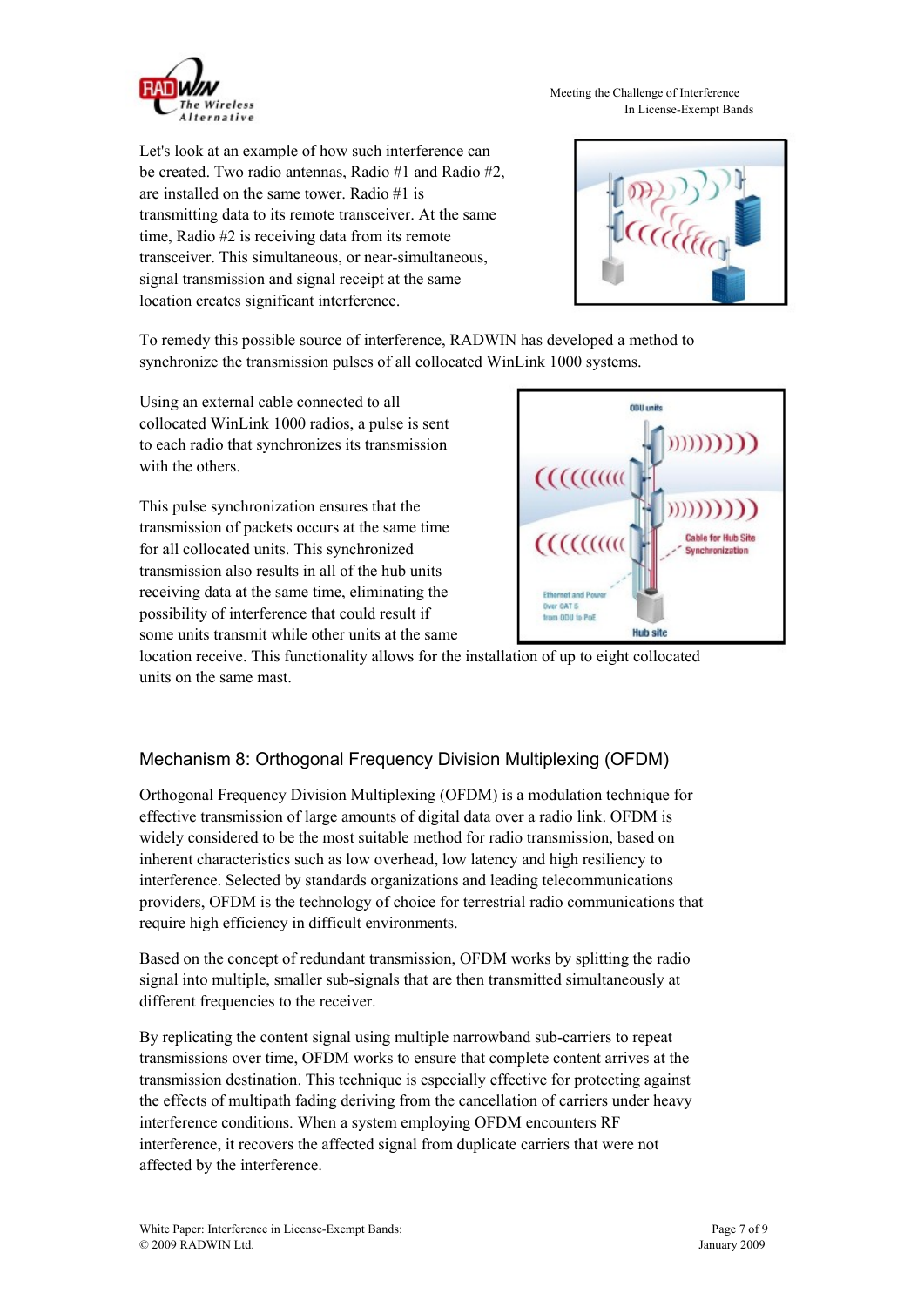



Example of multiple carriers using OFDM

Based on these considerations, RADWIN selected OFDM as the core modulation technique for all of its WinLink™ 1000 products. This robust, flexible technology provides an ideal platform for implementing the unique RADWIN interference mitigation mechanisms mentioned above.

#### Mechanism 9: Directional Antenna Design

The design of the antennas used at each end of a wireless link affects link budget and performance in conditions of RF interference. Directional antennas focus signal transmission and reduce interference effects.

Each radio in a WinLink 1000 point-to-point link uses highly directional antennas that suppress interfering signals received from the side and back lobes. The result is an improved C/I ratio and suppression of interference from nearby radios.



## IV. Summary

To achieve carrier class radio transmission in license-exempt bands, the equipment deployed must be designed with inherent quality-enhancing mechanisms that mitigate interference and ensure smooth transmission of services.

The WinLink 1000 system design incorporates an exceptionally robust air interface based on patented technologies. Its superior design, proven in thousands of installations in all types of environments, makes the WinLink 1000 carrier class radio systems ideal for deployment of carrier grade services in license-exempt bands.